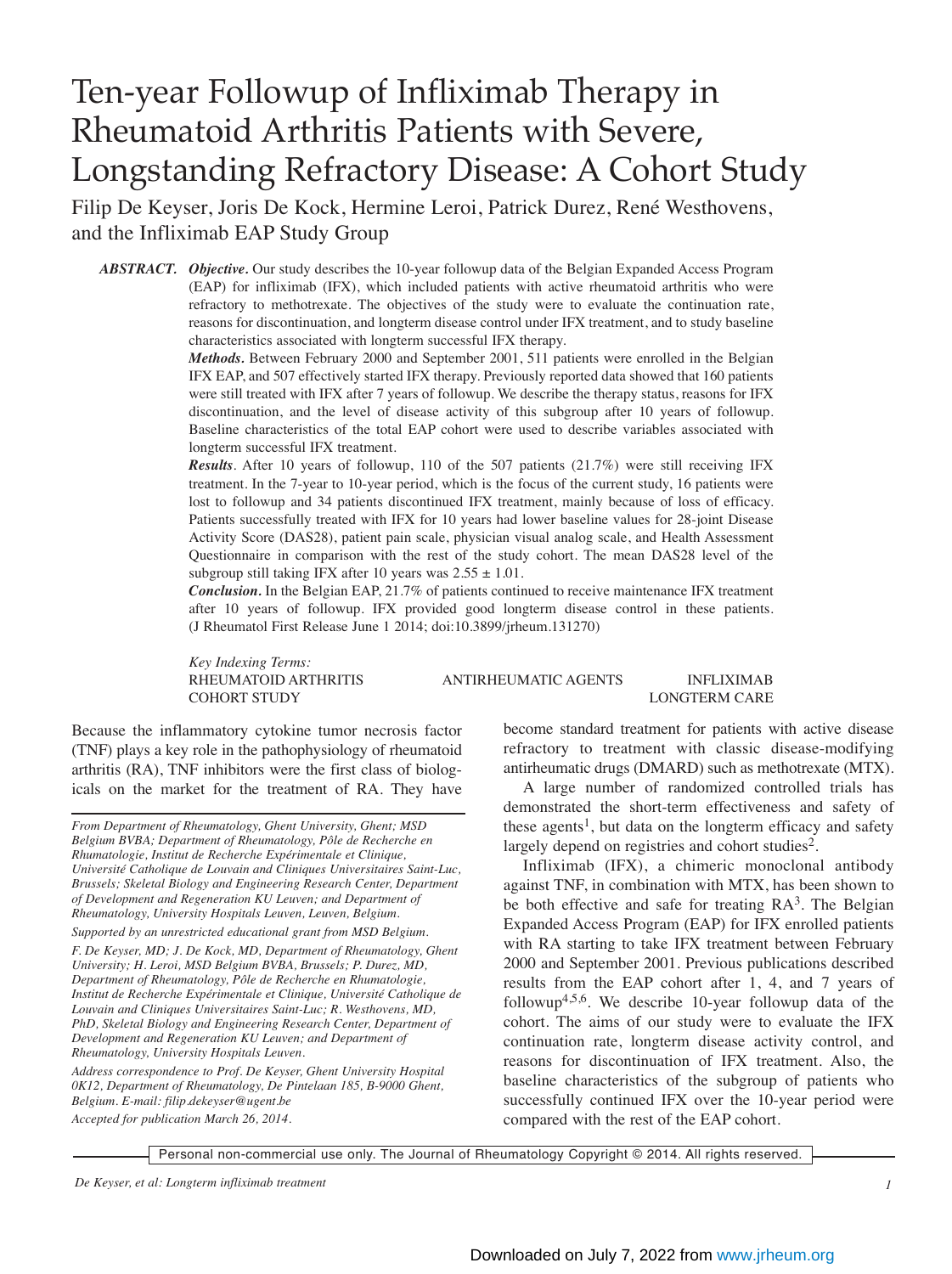Our study represents a substantial cohort of patients treated for a full decade with IFX, and to our knowledge, one of the longest periods of systematic followup in patients with RA under IFX treatment.

#### **MATERIALS AND METHODS**

*Study design and population.* Between February 2000 and September 2001, 511 patients were enrolled in the Belgian EAP cohort for IFX in RA; 507 patients effectively started IFX treatment. These patients were the first Belgian patients with RA to be treated with IFX outside the setting of a clinical trial. Before June 2002, the start of IFX reimbursement in Belgium, the drug was provided free of charge by Schering-Plough (now MSD) as part of a Medical Need Program.

Patients qualified for inclusion in the program if they were between 18 and 80 years old, fulfilled the American College of Rheumatology criteria for RA and had active disease refractory to at least 2 DMARD, including MTX. Exclusion criteria were limited to contraindications for IFX treatment.

Patients from different academic and nonacademic centers participated in the study. The study was approved by the ethics committees of all partici pating centers, and all patients gave their written informed consent before inclusion in the study.

IFX was administered as intravenous infusions at a standard dose of 3 mg/kg on weeks 0, 2, and 6, and every 8 weeks thereafter. In case of insufficient disease control or flare, patients could receive an additional 100 mg dose<sup>4</sup>.

*Data collection.* A flowchart of the study is presented in Figure 1. Patients who were still under IFX treatment at the 7-year followup timepoint were contacted for the 10-year followup evaluation.

Data collected from all patients at the 10-year followup evaluation included the date of first IFX infusion, current treatment status, IFX dosing regimen, and additional treatments. Clinical evaluation included the Health Assessment Questionnaire (HAQ) and 28-joint Disease Activity Score-erythrocyte sedimentation rate (DAS28-ESR)<sup>7</sup>.

For patients who had stopped IFX treatment, we recorded the reason for discontinuation, the date of last IFX infusion, and the followup biologic drug, in the event of a switch to an alternative.

*Data analysis and statistics.* Data are presented as mean ± standard error of the mean (SE), or as percentages. Statistical analysis was performed with SPSS 20 (IBM Corporation). Normal distribution of variables was assessed with the Kolmogorov-Smirnov test. For comparisons between the 10-year cohort and the overall study population, t-test was used for normally distributed variables and the Mann-Whitney U test for variables that were not normally distributed.

### **RESULTS**

*Course of the study.* The course of the study is summarized in the flowchart of Figure 1.

At the 7-year followup timepoint, the cohort consisted of 441 evaluable patients, with 160 patients still receiving treatment<sup>6</sup>. Ten years after the start of the study,  $144$  of the 160 patients who continued IFX therapy after 7 years were evaluated for treatment status and disease activity. After 10 years of followup, 110 of the 144 evaluable patients continued therapy (76.4% of evaluable patients, 21.7% of the intention-to-treat population).



#### **Evaluable patients** Patients on infliximab

*Figure 1*. Flow chart of the Expanded Access Program for infliximab (IFX) in the Belgium cohort. The 160 patients still receiving IFX treatment after 7 years of followup were invited for the 10-year evaluation. Of 144 evaluable patients, 110 were still receiving IFX treatment after 10 years of followup. ITT: intention-to-treat.

Personal non-commercial use only. The Journal of Rheumatology Copyright © 2014. All rights reserved.

*2 The Journal of Rheumatology 2014; 41:7; doi:10.3899/jrheum.131270*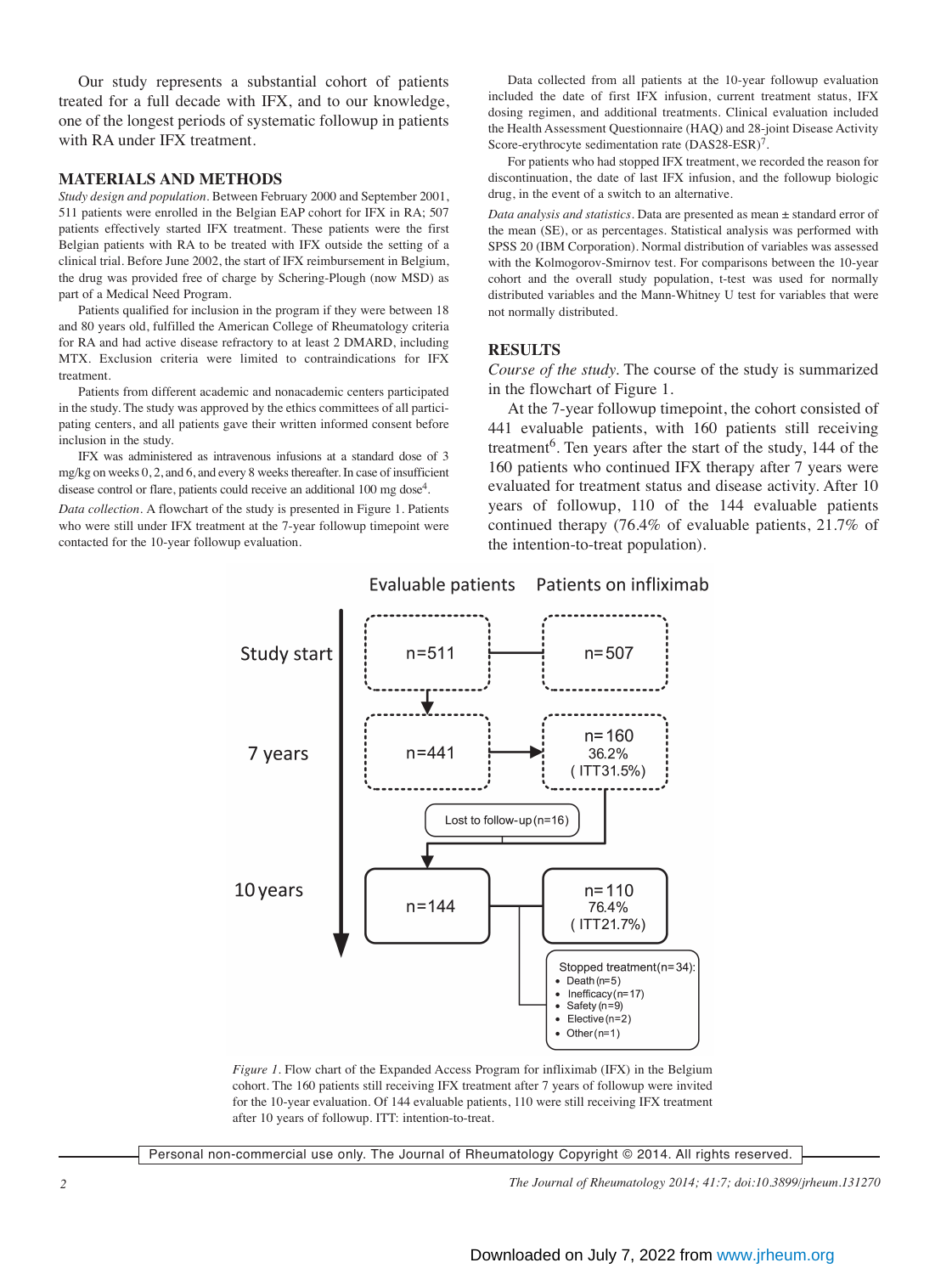*Population characteristics.* Table 1 provides an overview of the baseline characteristics of 2 complementary study population subgroups, comparing the patients who successfully continued IFX treatment for 10 years to the remainder of the cohort. In comparison with the rest of the study population, several baseline disease activity variables were lower in patients who remained on IFX for the full 10-year followup period: DAS28, the number of tender joints, HAQ score, patient pain scale score, and patient and physician global VAS at baseline were significantly lower in the patients who remained on IFX successfully for at least 10 years in comparison to the rest of the cohort.

*Followup, treatment retention, and reasons for discontinuation.* After 10 years of followup, 110 of the 507 patients (21.7%) were still receiving IFX treatment. In the 7–10 year period, 16/160 patients (10%) were lost to followup, 34 of 144 evaluable patients (23.6%) stopped IFX treatment, half of them (17/34) because of loss of efficacy. Reasons for IFX discontinuation in this period are detailed in Figure 2. In the safety category, infection was the main reason for discontinuing IFX (4/9 patients). The infections leading to IFX discontinuation were interbuttock abscess, sepsis with *Streptococcus pyogenes* combined with septic arthritis of the knee, cutaneous infection, and 3 episodes of bronchitis requiring hospitalization within 1 year. Malignancy was the reason for discontinuation in only 1 patient. Five people died in this period, 2 of them of lung cancer.

In the patient group remaining on IFX treatment after 10 years of followup, 78/110 patients received the standard IFX dosing regimen of 3 mg/kg every 8 weeks; 15/110 patients received an extra 100 mg vial of IFX every 8 weeks, whereas 17/110 patients intermittently received an extra vial when needed.

IFX was used in combination with MTX in 98/110 (89.1%) patients treated over the 10-year period, at a mean dose of  $9.6 \pm 0.8$  mg/week, while 30/34 (88.2%) of patients who discontinued IFX treatment in the 7–10 year followup timepoint were taking MTX, at a mean dose of  $9.7 \pm 1.4$ mg/week. Of the patients continuing IFX treatment, 41/110 (37.2%) were concurrently treated with corticosteroids, whereas  $22/34$  (64.7%) of patients who stopped IFX treatment used corticosteroids ( $p < 0.05$ ).

After stopping IFX treatment, 21/34 patients were switched to another biologic: 4 patients received rituximab, 8 patients received etanercept, 3 received adalimumab, and 2 patients each were switched to abatacept and tocilizumab, respectively; and for 2 patients the name of the alternative biological was not known. One patient was switched from etanercept to certolizumab pegol within the followup period of the study.

*Longterm disease control with IFX.* Figure 3 shows the evolution of DAS28 over time in the cohort of 144 patients still receiving IFX at 7 years and followed under this study until 10 years, with respect to their treatment status at 10 years or the reason for IFX discontinuation. Patients continuing IFX treatment for 10 years had DAS28 values of  $2.63 \pm 0.96$  and  $2.55 \pm 1.01$  after 7 and 10 years of treatment, respectively, while patients who stopped treatment had DAS28 values of 4.03  $\pm$  1.06 and 2.78  $\pm$ 0.95 at these timepoints. The difference of 10-year HAQ scores versus baseline HAQ in patients taking treatment  $(0.35 \pm 0.71)$  and in patients who stopped between years

*Table 1*. Baseline characteristics of 2 complementary Expanded Access Program (EAP) study population subgroups. Baseline characteristics of patients who successfully continued infliximab (IFX) treatment for 10 years are compared with those of the remainder of the cohort. Data are  $\pm$  SD unless otherwise indicated.

| Characteristics          | Patients Taking Infliximab | Rest of the EAP   | p          |
|--------------------------|----------------------------|-------------------|------------|
|                          | After 10 yrs, $n = 110$    | Cohort, $n = 397$ |            |
| Age, yrs                 | $46.1 \pm 2.2$             | $46.5 \pm 1.5$    | 0.885      |
| Sex, % female            | 72.4                       | 71.7              | 0.879      |
| Disease duration, yrs    | $11.5 \pm 0.7$             | $11.2 \pm 0.6$    | 0.833      |
| RF positivity, $%$       | 72.7                       | 79.4              | 0.241      |
| DAS <sub>28</sub>        | $5.69 \pm 0.11$            | $5.97 \pm 0.07$   | $0.025*$   |
| ESR, mm/h                | $31.4 \pm 2.1$             | $34.4 \pm 1.4$    | 0.243      |
| CRP, mg/l                | $25.9 \pm 2.3$             | $30.6 \pm 2.0$    | 0.182      |
| Tender joints            | $18.30 \pm 1.02$           | $21.30 \pm 0.65$  | $0.014*$   |
| Swollen joints           | $14.89 \pm 1.02$           | $15.33 \pm 0.46$  | 0.596      |
| HAO                      | $1.53 \pm 0.05$            | $1.66 \pm 0.03$   | $0.03*$    |
| Patient pain scale, mm   | $57.1 \pm 1.8$             | $63.8 \pm 1.1$    | $0.02*$    |
| Patient global VAS, mm   | $60.4 \pm 1.8$             | $65.7 \pm 1.1$    | $0.011*$   |
| Patient fatigue, mm      | $63.7 \pm 2.0$             | $66.7 \pm 1.2$    | 0.193      |
| Physician global VAS, mm | $53.5 \pm 1.6$             | $62.4 \pm 1.0$    | $< 0.001*$ |

For normally distributed variables t-test was applied, and for non-normally distributed variables Mann-Whitney U test; chi-square test was used for categorical variables. \*Statistically significant values. CRP: C-reactive protein, DAS28: disease activity score using 28 joint counts, ESR: erythrocyte sedimentation rate, HAQ: Health Assessment Questionnaire; VAS: visual analog scale; RF: rheumatoid factor.

Personal non-commercial use only. The Journal of Rheumatology Copyright © 2014. All rights reserved.

*De Keyser, et al: Longterm infliximab treatment 3*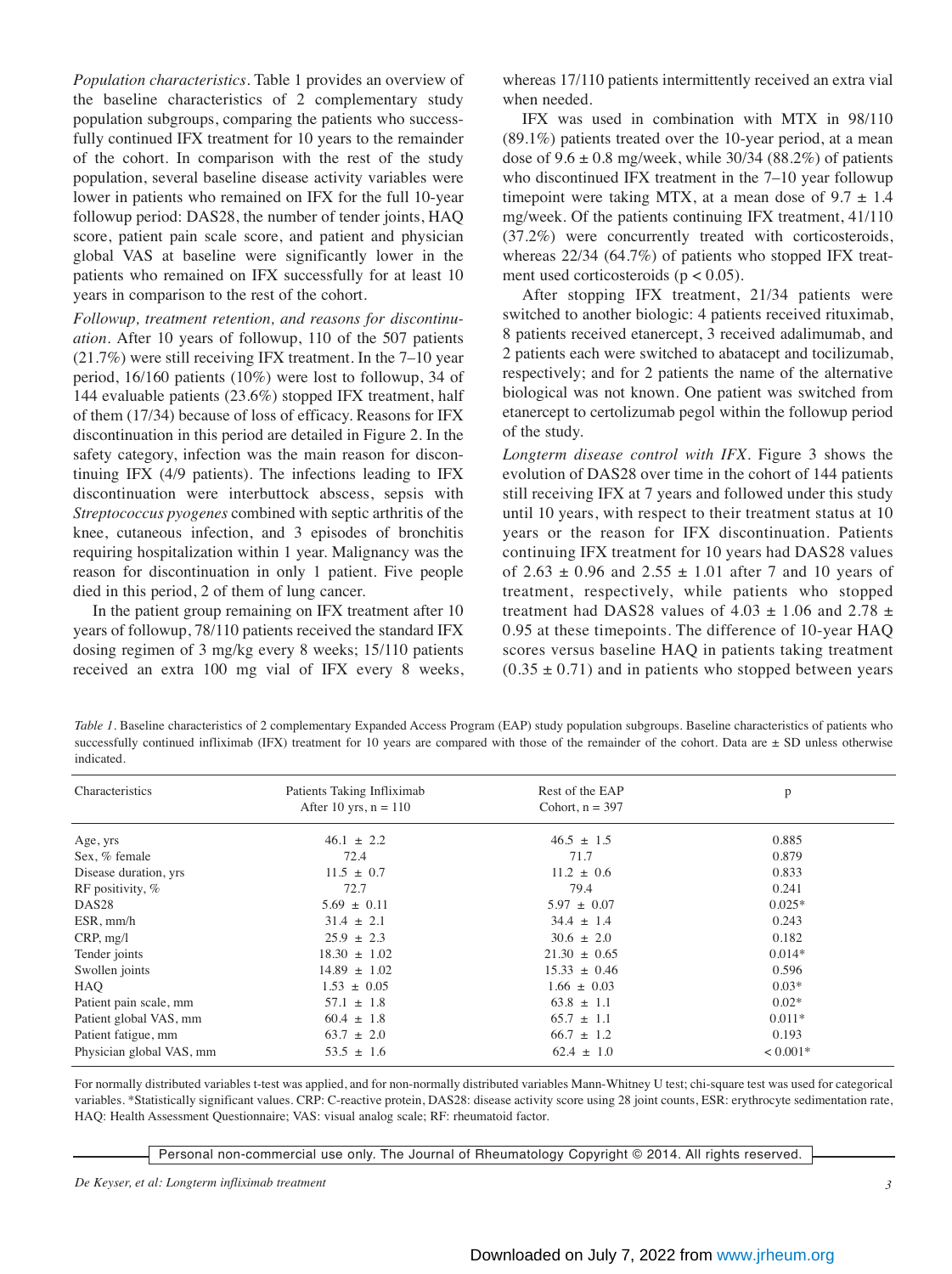

*Figure 2.* Reasons for infliximab discontinuation in the 7 to 10-year period. IV: intravenous.



*Figure 3.* Evolution of disease activity over time. Disease activity score in 28 joints (DAS28) over time in the patients still under infliximab (IFX) at year 7 and followed for 10 years after starting IFX treatment. Patients were categorized according to treatment status, distinguishing patients remaining on IFX treatment for 10 years ( $n = 110$ ) from patients who stopped treatment during the 7 to 10-year followup period, presented according to the reason for discontinuation (inefficacy:  $n = 17$ , safety:  $n = 9$ , elective:  $n = 2$ ).

7 and 10  $(0.11 \pm 0.57)$  did not differ significantly  $(ANOVA, p = 0.18).$ 

# **DISCUSSION**

In our study we describe 10-year followup data of patients

with RA who started IFX treatment in the context of the Belgian EAP for this drug. The EAP study prospectively collected treatment continuation and efficacy data of IFX treatment in a large cohort of patients with RA, spanning a full decade, with very limited loss of patients to followup.

Personal non-commercial use only. The Journal of Rheumatology Copyright © 2014. All rights reserved.

*4 The Journal of Rheumatology 2014; 41:7; doi:10.3899/jrheum.131270*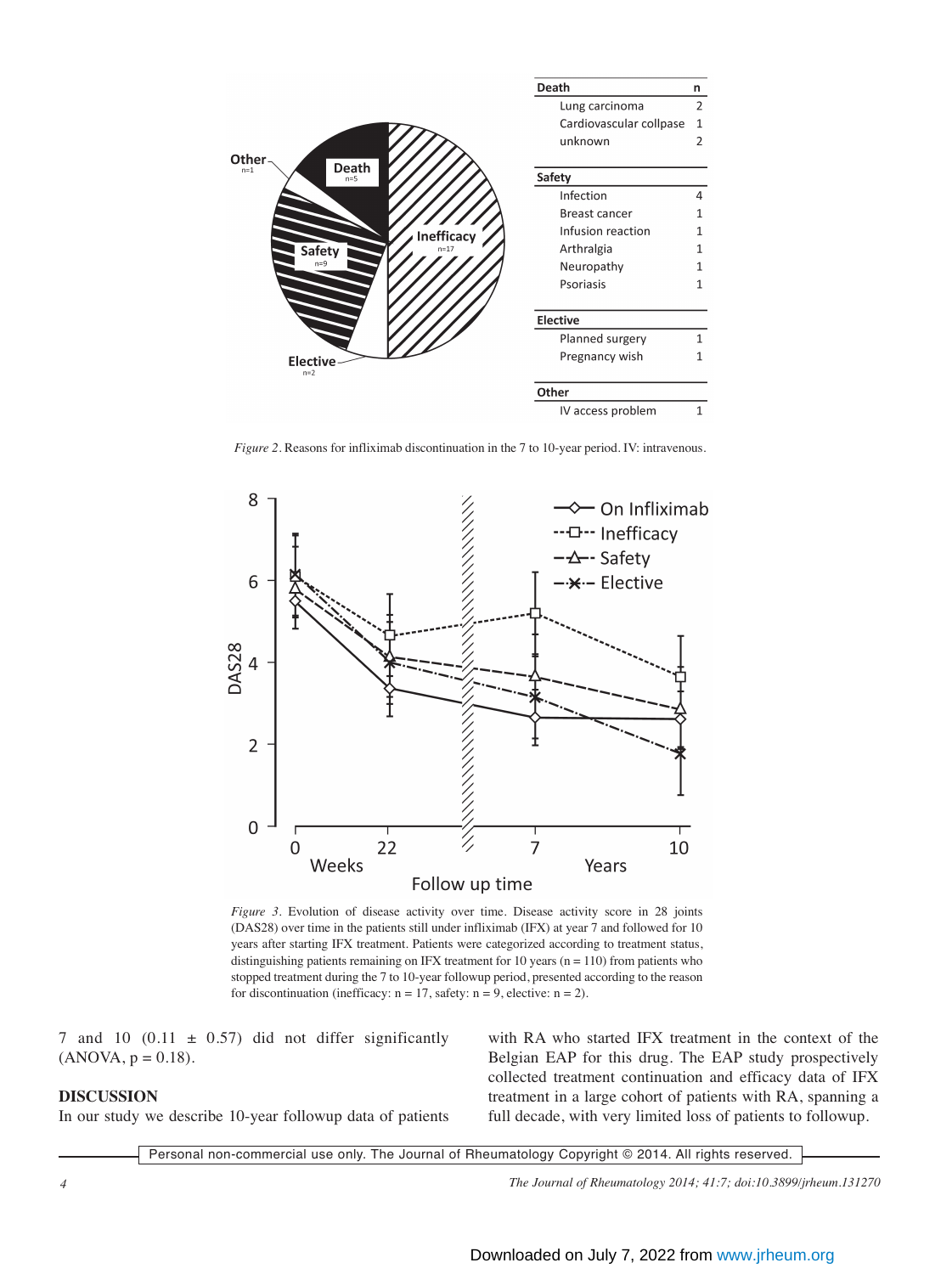The chronic character of RA, requiring patients to receive drug treatment for many years, dictates the need for longterm data on the efficacy and safety of drugs used to treat this disease. Longterm treatment data in general come from extensions of controlled trials or from registry studies. The current study occupies a fairly unique position, in that it combines an unbiased consecutive patient inclusion with inclusion criteria similar to the daily clinical practice reimbursement criteria, with a limited time span of inclusion and a systematic followup, allowing analysis of trends over time as in an inception cohort.

Interestingly, patients successfully treated with IFX for a period of at least 10 years had lower baseline values for a number of disease activity variables (DAS28, number of tender joints, patient pain scale, patient and physician VAS and HAQ) in comparison with the rest of the study population.

In the EAP cohort, drug retention rates were relatively high, with 61.6%, 36.2%, and 21.7% of patients still receiving IFX treatment after four<sup>5</sup>, seven<sup>6</sup>, and 10 years (current study) of followup, respectively. Reported figures on biologic retention rates in RA are difficult to interpret, because the sources on which these reports are based, the duration of followup, and the patient characteristics described are quite heterogeneous. The daily practice setting and the possibility of some dosing flexibility as described in the results might be partly responsible for the high retention rates; on the other hand, the patients in the EAP were a selection of the most refractory patients at the time of program start. Patients who continued IFX for 10 years had a mean DAS28 of 2.55, which is very acceptable given the initial selection of patients. The subgroups of patients at 7 years with high DAS exactly reflects the patients in whom later on (between 7 and 10 yrs) IFX therapy was stopped because of inefficacy. One may wonder whether a certain reluctance to stop a drug that has provided acceptable disease control for years may explain why DAS28 values at 7 years were relatively high, at least in a subgroup of patients. However, as stated, it was this subgroup who was switched to another therapy regimen between 7 and 10 years of followup.

The anti-TNF therapy survival rate in a Swiss cohort study fell below 50% after 3 years, for all 3 anti-TNF drugs under study (IFX, etanercept, adalimumab)<sup>8</sup>. In the Danish national registry DANBIO, covering 2326 patients with a cumulative followup of 1161 patient-years, IFX treatment survival after 48 months was  $56\%$ <sup>9</sup>. The Italian GISEA registry reported IFX therapy retention of 37.6% after 4 years, which is much lower than in our study<sup>10</sup>. In a recent Greek study in which IFX-treated patients were followed for 7 years, treatment survival was observed to be high in the first years of treatment but decreased considerably after the fifth year of treatment<sup>11</sup>. This observation contrasts with the findings in the current EAP cohort, because the percentage decline in IFX therapy continuation remained more or less constant over the 10-year study period.

Loss of efficacy is often reported as the main reason for discontinuing anti-TNF treatment. In the EAP cohort, half the patients who stopped IFX treatment between the 7-year and 10-year followup timepoints did so because of loss of efficacy. Formation of anti-IFX antibodies may be one of the factors associated with loss of efficacy<sup>12,13</sup>. The presence of anti-IFX antibodies was not evaluated in the present study. The individual character of the dose-response curve may also have an influence on IFX efficacy, because IFX trough levels were shown to predict sustained disease control under IFX treatment<sup>14</sup>. IFX treatment has been shown to decrease rheumatoid factor (RF) IgM titers, but these changes did not correlate well with the response to treatment<sup>15</sup>. In the EAP cohort, the percentage of RF-positive patients was not different in the subgroup treated successfully for 10 years, in comparison with the rest of the study population. It was technically not possible to quantitatively follow RF titers over the whole study period. Thus, the effect of longterm successful IFX therapy on this antibody titer could not be assessed.

A Japanese prospective study with 636 patient-years of followup in 412 IFX-treated patients reported that the risk of serious infections was mainly high during the first year of treatment<sup>16</sup>, while in a Belgian prospective study with  $575$ patients followed for 74 weeks after starting IFX treatment, adverse events and treatment discontinuations due to adverse events were mainly observed in the first half-year of treatment<sup>17</sup>. In the EAP population studied between  $7$  years and 10 years, only 4/34 patients discontinued treatment because of infection.

A metaanalysis found no elevated risk of malignancy with anti-TNF treatment<sup>18</sup>. Followup periods in most studies included in this metaanalysis were much shorter than the 10-year followup period we present here. The low number of malignancies observed in our study indicates that longterm treatment with IFX does not manifestly increase cancer risk. These findings are in line with a 2010 systematic review conducted by members of the European League Against Rheumatism Task Force<sup>19</sup>.

A study using data from the Swedish Biologics register found no difference in mortality rates between the anti-TNF drugs IFX, adalimumab, and etanercept<sup>20</sup>. Another 2012 study found that mortality rates under anti-TNF treatment were comparable to mortality rates in the general population $2<sup>1</sup>$ .

Longterm treatment with IFX remains both safe and effective. In the Belgian IFX EAP cohort, more than one-fifth of patients remained under therapy after 10 years of followup. IFX provided good longterm disease control in these patients.

# **ACKNOWLEDGMENT**

The authors wish to express their thanks to the investigators of the